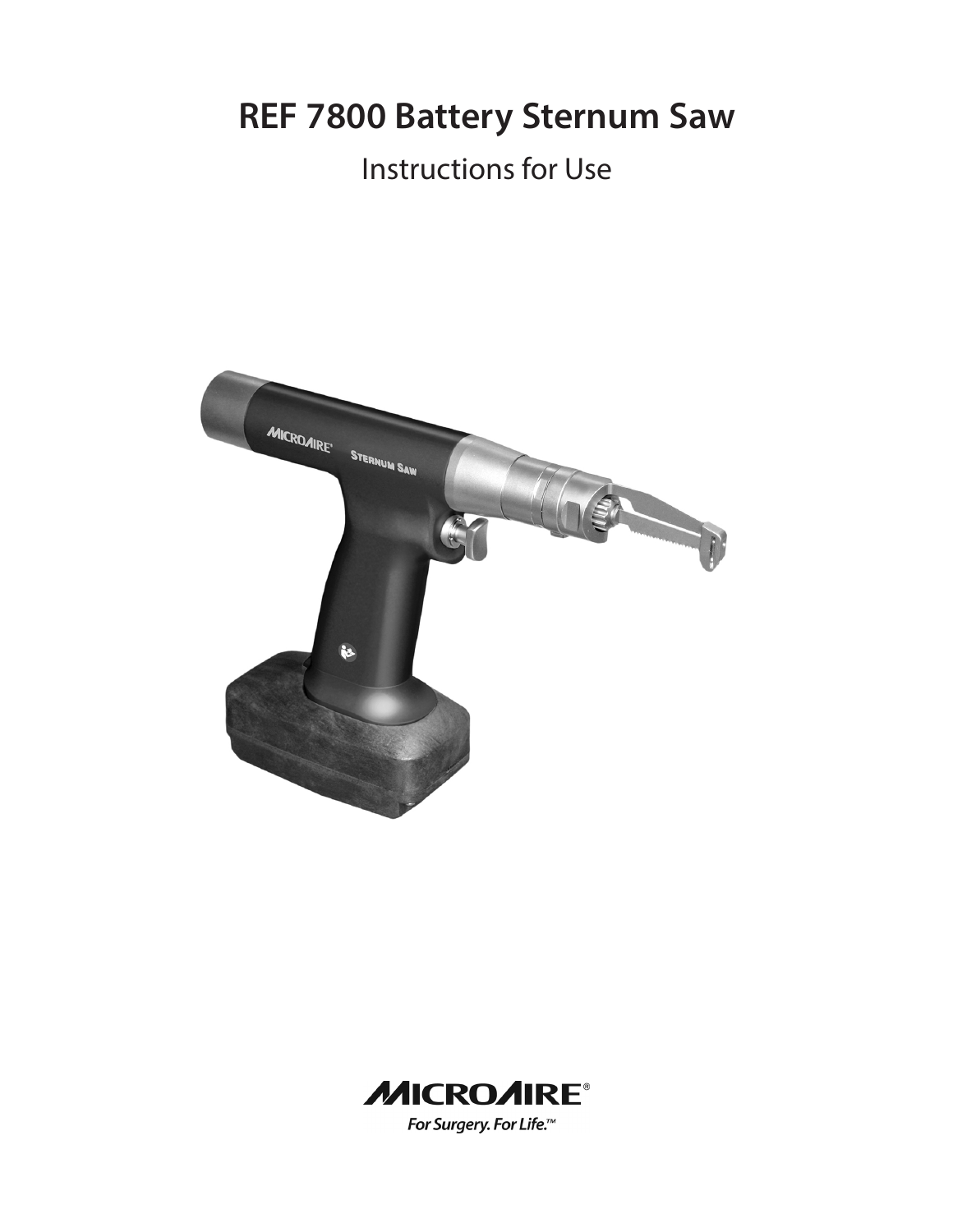## **Model REF 7800 Battery Sternum Saw REF 7800-002 Sternum Guard & Accessories Instruction Manual**

| Technical Data and Handpiece Safety Mechanisms7-8 |
|---------------------------------------------------|
|                                                   |
|                                                   |
|                                                   |
|                                                   |
|                                                   |
|                                                   |
|                                                   |
|                                                   |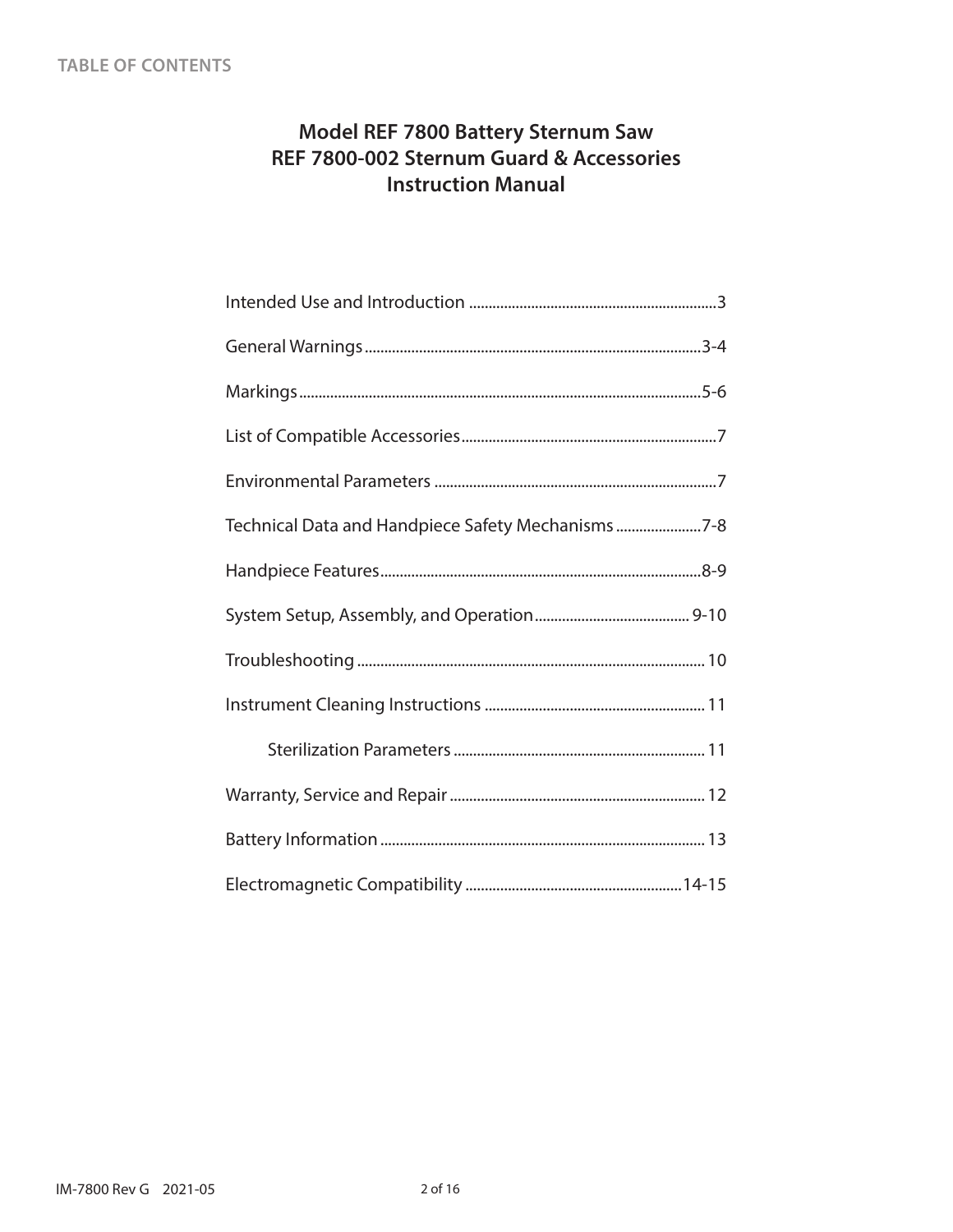## **APPLICABLE PARTS** REF 7800

#### **INTENDED USE**

Multi-purpose, modular, powered instrument system intended for use in general, orthopedic, plastic and trauma surgery.

#### **INTRODUCTION**

This manual has been written to help describe the procedures required to keep the MicroAire REF 7800 Battery Sternum Saw system operating properly. Throughout the manual, the following terms are used to identify tips and precautions that will help avoid accidental injury to patients or personnel, or prevent damage to the system.

**NOTE:** Used to point out the easiest means of carrying out techniques.

**WARNING:** Used to indicate that the safety of the patient and hospital personnel could be involved.

**CAUTION:** Used to point out special procedures or precautions that must be followed to avoid damaging the system/instruments.

#### **GENERAL WARNINGS**

| <b>WARNING:</b> | The REF 7800 Battery Sternum Saw must never be used without the REF 7800-002 sternum quard<br>securely in place and properly oriented with the MicroAire REF ZR-032M or ZR-033M sternum saw<br>blade.                                                                                                      |
|-----------------|------------------------------------------------------------------------------------------------------------------------------------------------------------------------------------------------------------------------------------------------------------------------------------------------------------|
| <b>WARNING:</b> | Replace battery pack only with a MicroAire REF 6640-710, REF 7505-710, or REF 7500-620 battery.                                                                                                                                                                                                            |
| <b>WARNING:</b> | Explosion Hazard. Not suitable for use in the presence of flammable anesthetics or oxygen.                                                                                                                                                                                                                 |
| <b>WARNING:</b> | Electric Shock. Do not remove cover, return to factory for servicing.                                                                                                                                                                                                                                      |
| <b>WARNING:</b> | Medical electrical equipment may be affected by electromagnetic interference. It should be installed<br>and used in accordance with the electromagnetic compatibility information provided herein.                                                                                                         |
| <b>WARNING:</b> | Portable and mobile RF communications equipment can affect medical electrical equipment.                                                                                                                                                                                                                   |
| <b>WARNING:</b> | Prior to use, system components should be inspected and operated to detect any damage or<br>malfunction. Do not use if damage is apparent.                                                                                                                                                                 |
| <b>WARNING:</b> | Always point the handpiece away from the patient and surgical team when testing.                                                                                                                                                                                                                           |
| <b>WARNING:</b> | If the handpiece will not securely hold the saw blade or sternum guard, discontinue use and return<br>the instrument to the factory for service.                                                                                                                                                           |
| <b>WARNING:</b> | Check Safety Lock and Trigger before operating the handpiece. If the trigger should stick in the<br>depressed "ON" position, do not use the handpiece. Immediately remove the battery. Return the<br>instrument to the factory for service. Always use the Safety Lock when the instrument is not running. |
| <b>WARNING:</b> | Check that the battery is fully seated and locked.                                                                                                                                                                                                                                                         |
| <b>WARNING:</b> | Disconnect battery in the event of continuous running.                                                                                                                                                                                                                                                     |
| <b>WARNING:</b> | No modification of this equipment is allowed.                                                                                                                                                                                                                                                              |
| <b>WARNING:</b> | Operating Duty Cycle is 1 minute on, 2 hours off.                                                                                                                                                                                                                                                          |
| <b>WARNING:</b> | Irrigation must be applied to the cutting accessory when cutting bone in order to keep bone<br>temperature within safe limits. Cutting without irrigation may cause unsafe temperatures leading to<br>bone necrosis.                                                                                       |
| <b>WARNING:</b> | Use of the REF 7800 Sternum Saw adjacent to or stacked with other equipment should be avoided be<br>cause it could result in improper operation. If such use is necessary, the REF 7800 Sternum Saw and<br>the adjacent equipment should be observed to verify that they are operating normally.           |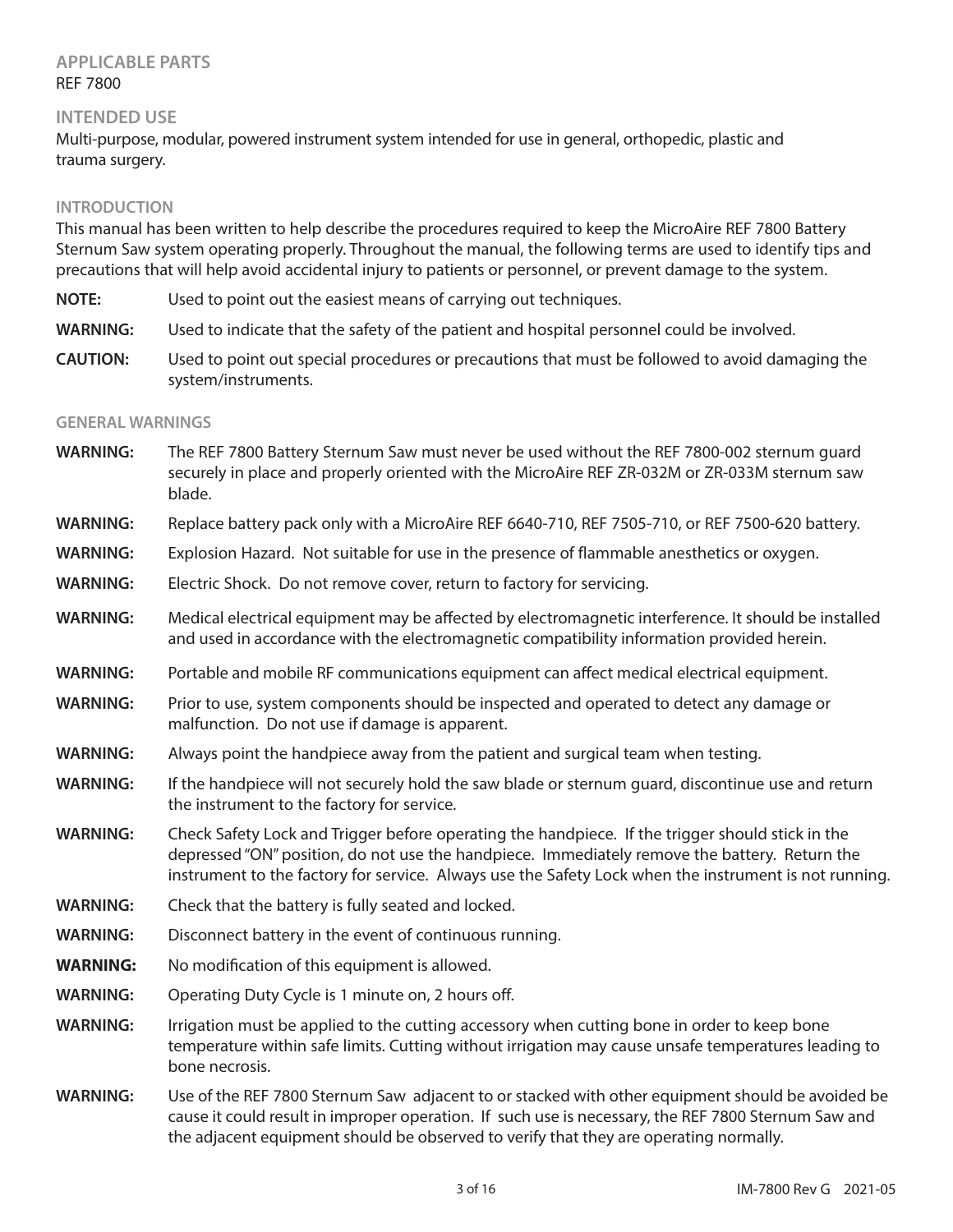- **WARNING:** Portable RF communications equipment should be used no closer than 30 cm (12 inches) away from any part of the REF 7800 Sternum Saw. Otherwise degradation of the performance of the REF 7800 could result.
- **WARNING:** Use of Battery Packs other than those specified in the List of Compatible Accessories could result in increased electromagnetic emissions or decreased electromagnetic immunity of this equipment and result in improper operation.
- **WARNING:** REF 7800 Sternum Saw has been tested for use in the vicinity of High Frequency Electrosurgical / Electro coagulation equipment. Use of such equipment in close proximity to the REF 7800 Sternum Saw may cause unintended interruptions or unintended motion of durations up to 1 second. Place the Instrument on a safe surface when not in use. Do not place powered Instruments on the patient when not in use. Avoid entwining HF surgical cables with powered instruments.
- **WARNING:** The following items should be periodically inspected for signs of damage and repaired or replaced as needed to ensure continued safety with regard to electromagnetic disturbances over the life of the system:
	- Check that the Battery Connection base, the rear end cap and the front of the instrument remain securely connected to the main instrument body.
	- Check for damage to the battery pack housings.
- **CAUTION:** Do not run the handpiece without the saw blade.
- **CAUTION:** Disconnect battery from handpiece before loading or unloading the saw blade.
- **CAUTION:** Leaving a battery pack attached to a handpiece when not in use may accelerate battery drain.
- **CAUTION:** Make sure the tip of the sternum saw blade is inside the foot of the sternum guard and does not strike any part of the sternum guard. Improper alignment of the sternum guard with the saw blade can cause damage to the sternum saw or saw blade.
- **CAUTION:** If the handpiece will not hold the saw blade or sternum guard securely, discontinue use and return to the factory for service.
- **CAUTION:** Check Safety Lock and Trigger before operating the handpiece. If the trigger should stick in the depressed "ON" position, do not use the handpiece. Immediately remove the battery. Return the instrument to the factory for service. Always use the Safety Lock when the instrument is not running.
- **CAUTION:** Check that the battery is fully seated and locked.
- **CAUTION:** Federal Law (U.S.A.) restricts this device to sale by or on the order of a physician (or properly licensed practitioner).
- **CAUTION:** Disconnect sternum guard, battery, and saw blade prior to sterilization. Batteries must be sterilized separate from the handpiece and sternum guard.
- **CAUTION:** DO NOT run instruments while warm. Cool by exposure to room temperature.
- **CAUTION:** DO NOT immerse in liquid to cool.
- **CAUTION:** Repairs or alterations to MicroAire products made by anyone other than MicroAire or an Authorized MicroAire Repair Facility will void that product's warranty, and the customer will be responsible for any costs related to returning the product to working condition
- **NOTE:** Disconnect sternum guard, battery, and saw blade prior to sterilization. Batteries must be sterilized separately.
- **NOTE:** The REF 7800 Sternum Saw is suitable for use in hospitals and surgery centers. These systems should not be used near Magnetic Resonance Imaging equipment.
- **NOTE:** The emissions characteristics of this product make it suitable for use in industrial areas and hospitals (CISPR 11 Class A). If it is used in a residential environment (for which CISPR 11 Class B is normally required) this equipment might not offer adequate protection to radio frequency communication services. The user might be required to take mitigation measures, such as relocating or re-orienting the equipment.
- **NOTE:** Mailing address is located on back cover.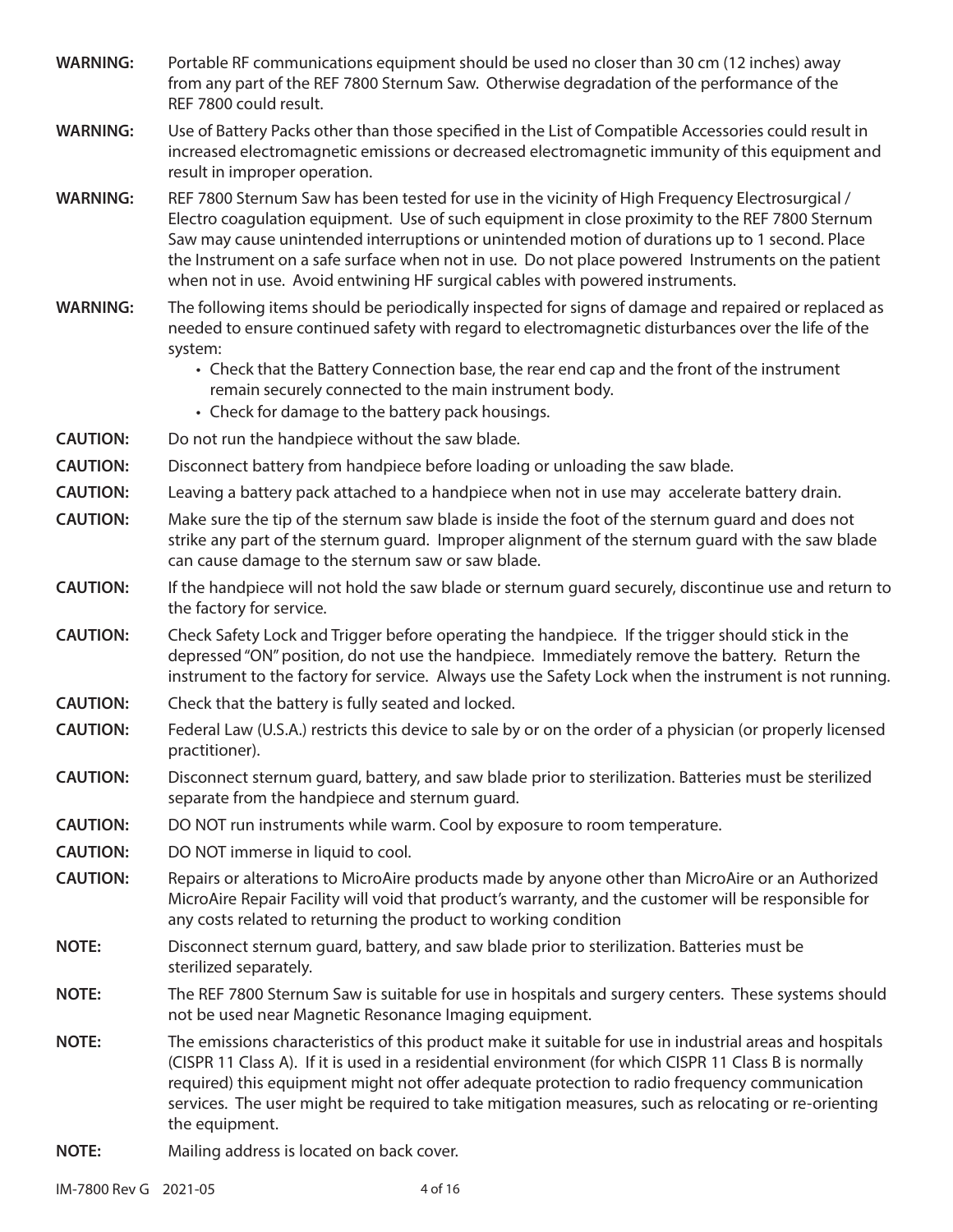## **MARKINGS**

| <b>Name</b>                                                  | Ref#<br>(ISO<br>$7000$ <sup>2</sup> | <b>Symbol</b>           | <b>Description</b>                                                                                                                                                                                                                                                                                                                                                         | <b>Use Standard</b>           |
|--------------------------------------------------------------|-------------------------------------|-------------------------|----------------------------------------------------------------------------------------------------------------------------------------------------------------------------------------------------------------------------------------------------------------------------------------------------------------------------------------------------------------------------|-------------------------------|
| Refer to Instruction<br>Manual / Booklet                     | ISO-7010<br>M002                    |                         | • Indicates a MANDATORY action for the user to consult the<br>Instructions For Use (IFU).<br>• Symbol must be blue, as shown.                                                                                                                                                                                                                                              | IEC 60601-1:2005 <sup>1</sup> |
| Consult<br><b>Instructions For</b><br>Use (IFU)              | 1641                                | $\lfloor i \rfloor$     | Indicates the need for the user to consult the Instructions For Use<br>(IFU). Not required in conjunction with the Caution<br>symbol, if applicable.                                                                                                                                                                                                                       | ISO 15223-1:2012 <sup>1</sup> |
| Caution                                                      | 0434A/<br>0434B                     |                         | Indicates the need for the user to consult the Instructions For Use<br>(IFU) for important cautionary information such as warnings and<br>precautions that cannot, for a variety of reasons, be presented on<br>the device itself.                                                                                                                                         | ISO 15223-1:2012 <sup>1</sup> |
| UL symbol                                                    | N/A                                 | ASSIFIC<br>E494242      | MEDICAL-GENERAL MEDICAL EQUIPMENT AS TO ELECTRIC SHOCK,<br>FIRE, AND MECHANICAL HAZARDS ONLY. IN ACCORDANCE WITH<br>ANSI/AAMI ES 60601-1 (2005) + A1 (2012) + CAN/CSA C22.2 No.<br>60601-1 (2014)   Control Number: E494242                                                                                                                                                | UL                            |
| Type B Applied<br>Part                                       | 5840                                |                         | Indicates a medical device complying with the specified<br>requirements of IEC 60601-1 to provide protection against electric<br>shock, particularly regarding allowable patient leakage current and<br>patient auxiliary current.                                                                                                                                         | IEC 60601-1:2005 <sup>1</sup> |
| Locked                                                       | 5569                                | $\overline{\mathbf{r}}$ | To identify on a control that a function is locked or to show the<br>locked status.                                                                                                                                                                                                                                                                                        | IEC 60878:2015 <sup>1</sup>   |
| Unlocked                                                     | 5570                                | $\sqrt{1}$              | To identify on a control that a function is not locked or to show the<br>unlocked status.                                                                                                                                                                                                                                                                                  | IEC 60878:2015 <sup>1</sup>   |
| Do Not Expose to<br><b>Stray Magnetic</b><br>Fields          | N/A                                 |                         | Indicates a medical device that is not to be exposed to stray<br>magnetic fields.                                                                                                                                                                                                                                                                                          | N/A                           |
| Authorized<br>Representative<br>in the European<br>Community | N/A                                 | EC REP                  | Indicates the authorized representative in the European<br>Community. This symbol shall be accompanied by the name and<br>address of the authorized representative, adjacent to the symbol.                                                                                                                                                                                | ISO 15223-1:2012 <sup>1</sup> |
| Serial #                                                     | 2498                                | SN                      | • Indicates the manufacturer's serial number so that a specific<br>medical device can be identified.<br>• Per EN980:2008, the SN symbol may be used without<br>surrounding box.                                                                                                                                                                                            | ISO 15223-1:2012 <sup>1</sup> |
| Lot / Batch Code                                             | 2492                                | LOT                     | Indicates the manufacturer's batch code so that the batch or lot<br>can be identified.                                                                                                                                                                                                                                                                                     | ISO 15223-1:2012 <sup>1</sup> |
| REF (Catalog #)                                              | 2493                                | <b>REF</b>              | • Indicates the manufacturer's catalog number so that the medical<br>device can be identified.<br>• Per EN980:2008, the REF symbol may be used without<br>surrounding box.                                                                                                                                                                                                 | ISO 15223-1:2012 <sup>1</sup> |
| Sterile                                                      | 2499                                | <b>STERILE</b>          | Indicates a medical device that has been subjected to a<br>sterilization process. Use of the Sterile symbol requires a use-by date<br>(see Use-By Date symbol).                                                                                                                                                                                                            | ISO 15223-1:2012 <sup>1</sup> |
| Sterilized using<br>Irradiation<br>(gamma)                   | 2502                                | STERILE   R             | Indicates a medical device that has been sterilized using irradiation<br>(gamma). Use of the Sterile symbol requires a use-by date<br>(see Use-By Date symbol).                                                                                                                                                                                                            | ISO 15223-1:2012 <sup>1</sup> |
| Non-Sterile                                                  | 2609                                | / NON \<br>STERILE      | Indicates a medical device that has not been subjected to a<br>$\bullet$<br>sterilization process. This symbol should only be used to<br>distinguish between identical or similar medical devices sold<br>in both sterile and non-sterile conditions.<br>Also indicates a medical device that is provided non-sterile<br>$\bullet$<br>but must be sterilized prior to use. | ISO 15223-1:2012 <sup>1</sup> |
| Temperature<br>Limitation                                    | 0632                                |                         | Indicates the temperature limits to whichthe medical device can be<br>safely exposed. The upper and lower limits to temperature shall be<br>indicated adjacent to the upper and lower horizontal lines.                                                                                                                                                                    | ISO 15223-1:2012 <sup>1</sup> |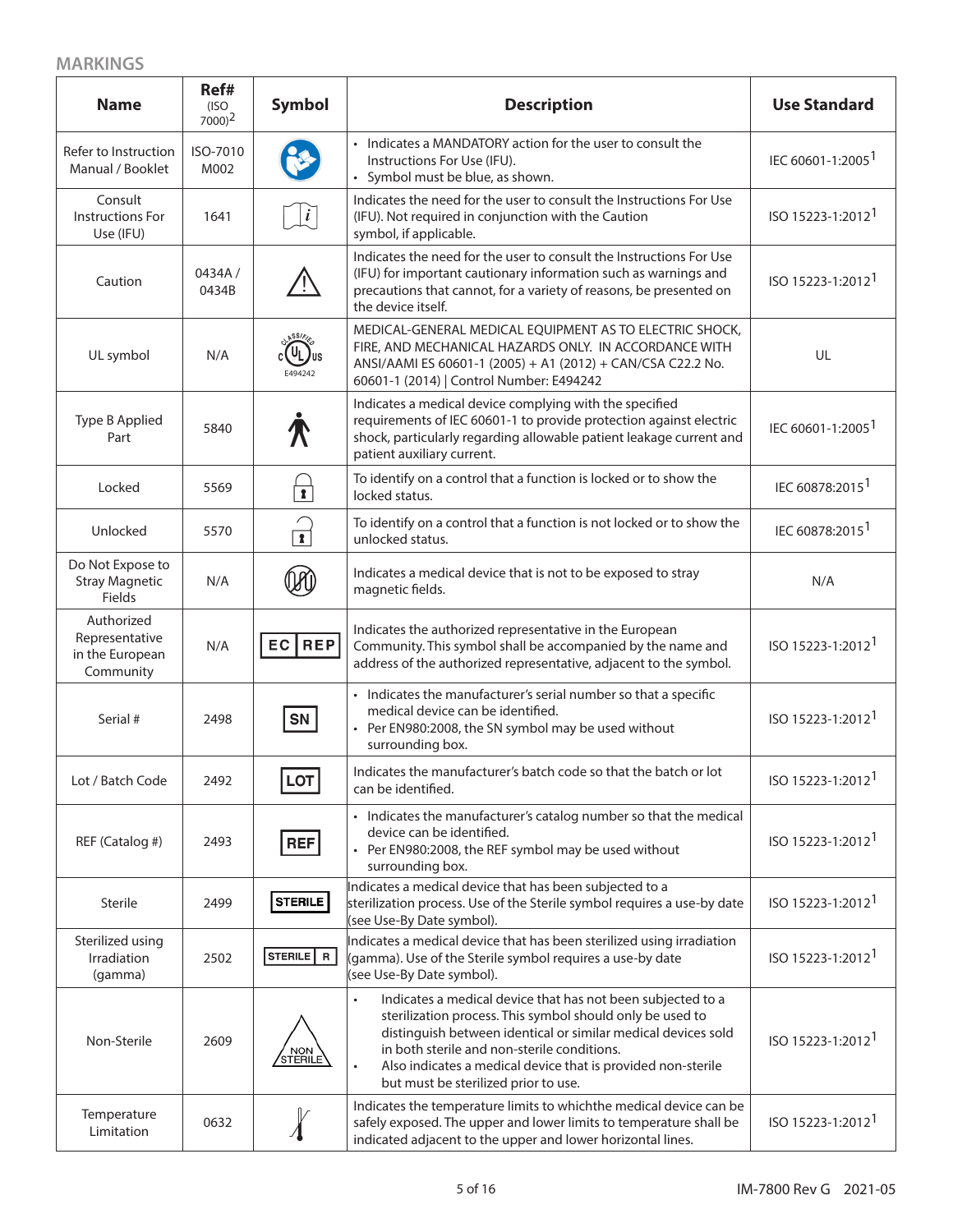| Use-By Date                                           | 2607 | ⊠               | Indicates the date after which the medical device is not to be used.<br>This symbol shall be accompanied by a date to indicate that the<br>medical device should not be used after the end of the month<br>shown. The date is expressed as YYYY-MM (e.g. 2015-11) or<br>YYYY-MM-DD (e.g. 2015-11-29).                    | ISO 15223-1:2012 <sup>1</sup>                                                     |
|-------------------------------------------------------|------|-----------------|--------------------------------------------------------------------------------------------------------------------------------------------------------------------------------------------------------------------------------------------------------------------------------------------------------------------------|-----------------------------------------------------------------------------------|
| Do Not Reuse                                          | 1501 |                 | Indicates a medical device that is not to be resterilized.                                                                                                                                                                                                                                                               | ISO 15223-1:2012 <sup>1</sup>                                                     |
| Do Not Use if<br>Package is<br>Damaged                | 2606 |                 | Indicates a medical device that should not be used if the package<br>has been damaged or opened. This symbol may also mean<br>"Do not use if the product sterile barrier system or its packaging is<br>compromised".                                                                                                     | ISO 15223-1:2012 <sup>1</sup>                                                     |
| <b>Sternum Saw</b><br><b>Guard Alignment</b><br>Arrow | N/A  |                 | Indicates alignment of Sternum Saw Guard.                                                                                                                                                                                                                                                                                | N/A                                                                               |
| Humidity<br>Limitation                                | 2620 | ℅               | Indicates the range of humidity to which the medical device can be<br>safely exposed. The humidity limitations shall be indicated<br>adjacent to the upper and lower horizontal lines.                                                                                                                                   | ISO 15223-1:2012                                                                  |
| Atmospheric<br>Pressure<br>Limitation                 | 2621 |                 | Indicates the range of atmospheric pressure to which the medical<br>device can be safely exposed. The atmospheric pressure<br>limitations shall be indicated adjacent to the upper and lower<br>horizontal lines.                                                                                                        | ISO 15223-1:2012                                                                  |
| Do Not Immerse in<br>any Liquid                       | 5995 |                 | Indicates a medical device that is not to be immersed in any liquid.                                                                                                                                                                                                                                                     | IEC 60335-2-15                                                                    |
| Do Not Lubricate                                      | N/A  |                 | Indicates a medical device that is not to be lubricated.                                                                                                                                                                                                                                                                 | N/A                                                                               |
| Date of<br>Manufacture                                | 2497 | $\sim$          | • Indicates the date when the medical device was<br>manufactured. The date is expressed as YYYY-MM (e.g. 2015-11)<br>or YYYY-MM-DD (e.g. 2015-11-29).<br>• If the symbol is filled (see Manufacturer symbol), both<br>the date of manufacture and the name/address of the<br>manufacturer may be combined in one symbol. | ISO 15223-1:2012 <sup>1</sup>                                                     |
| Manufacturer                                          | 3082 |                 | • Indicates the medical device manufacturer. This symbol shall be<br>accompanied by the name and address of the manufacturer. The<br>date of manufacture may be combined with this symbol.<br>When using MicroAire as the manufacturer, use the MicroAire<br>LLC symbol.                                                 | ISO 15223-1:2012                                                                  |
| CE Mark with NB                                       | N/A  | $C \in$<br>2797 | Indicates the European Conformity Mark with Notified Body<br>Number. 2797 is the BSI-NL-registered Notified Body.                                                                                                                                                                                                        | <b>Council Directive</b><br>93/42/EEC                                             |
| Prescription                                          | N/A  | $\rm R$ only    | Caution: Federal Law (U.S.A.) restricts this device to sale by or on<br>the order of a physician (or properly licensed practitioner).                                                                                                                                                                                    | FDA Title 21,<br>Chapter 1,<br>Subchapter H,<br>Part 801.15(F)                    |
| Dispose of per<br><b>WEEE Directive</b><br>2012/19/EU | N/A  | $\boxtimes$     | Indicates a medical device that is not to be disposed of as<br>unsorted municipal waste. Medical device is to be disposed of per<br>WEEE Directive 2012/19/EU.                                                                                                                                                           | <b>Council Directive</b><br>2012/19/EU                                            |
| Dispose of per<br><b>WEEE Directive</b><br>2012/19/EU | N/A  |                 | Indicates a medical device that is not to be disposed of as<br>unsorted municipal waste. Medical device is to be disposed of per<br>WEEE Directive 2012/19/EU. This symbol is used in place of the<br>above symbol if the product entered the market after 13 August,<br>2005.                                           | <b>Council Directive</b><br>2012/19/EU<br>(Symbol: European<br>Standard EN 50419) |
| Packaging is<br>Recyclable                            | 1135 |                 | Indicates that the marked item or its material is part of a recovery<br>or recycling process.                                                                                                                                                                                                                            | IEC 60878:2015                                                                    |
|                                                       |      |                 | 1 ISO 15223-1:2012 - "Medical devices - Symbols to be used with medical device labels, labelling and information to be supplied - Part 1: General requirements"<br><sup>2</sup> ISO 7000/IEC 60417 - "Graphical symbols for use on equipment - Registered symbols"                                                       |                                                                                   |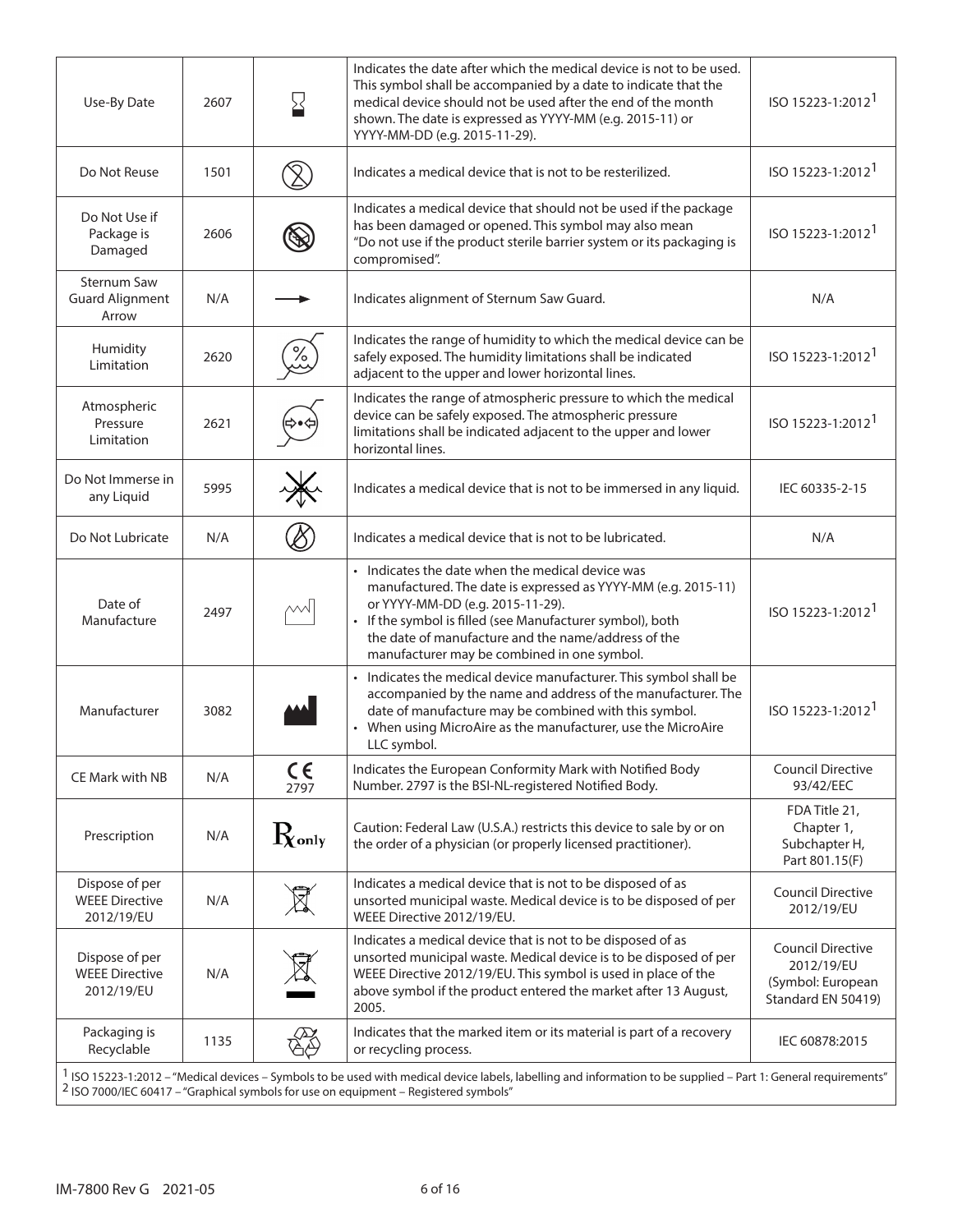## LIST OF COMPATIBLE ACCESSORIES

| <b>Part Number</b> | <b>Description</b>               | <b>IFU</b>         | <b>Type B Applied Parts</b> |
|--------------------|----------------------------------|--------------------|-----------------------------|
| REF ZR-032M        | <b>Sternum Saw Blade</b>         | IM-7800            | Yes                         |
| REF 7800-002       | <b>Sternum Saw Guard</b>         | IM-7800            | Yes                         |
| REF 6640-710       | NiMH Battery Pack                | <b>IM-PWRBATT</b>  | No                          |
| REF 7505-710       | Large NiMH Battery Pack          | <b>IM-PWRBATT</b>  | No                          |
| REF ZR-033M        | <b>Aggressive Saw Blade</b>      | IM-7800            | Yes                         |
| REF 7500-700       | NiMH Battery Charger             | IM-7500-700        | No                          |
| REF 7500-615       | <b>Aseptic Battery Housing</b>   | <b>IM-ASEPBATT</b> | No                          |
| REF 7500-620       | <b>Aseptic NiMH Battery Pack</b> | <b>IM-ASEPBATT</b> | No                          |
| REF 7500-625       | Charging Adapter                 | <b>IM-ASEPBATT</b> | No                          |
| REF 7500-630       | <b>Aseptic Transfer Shield</b>   | <b>IM-ASEPBATT</b> | No                          |

**WARNING:** Use of Battery Packs other than those specified in the List of Compatible Accessories could result in increased electromagnetic emissions or decreased electromagnetic immunity of this equipment and result in improper operation.

## **ENVIRONMENTAL PARAMETERS** (REF 7800, REF 7800-002)

## OPERATING CONDITIONS

This device has been tested and proven to operate within the following conditions:





Shipping: The materials and components used in the construction of this device were selected to ensure that the device could be shipped by any standard commercial method without special handling conditions.

| Operating Speed:                                     | 12,000 CPM (nominal)      |
|------------------------------------------------------|---------------------------|
| <b>Cutting Stroke:</b>                               | $0.117$ in. $(3.0$ mm)    |
| REF 7800 Handpiece Weight<br>(without battery pack): | 2.65 lb. (1211 g)         |
| REF 6640-710 Battery Weight:                         | $0.95$ lb. $(431 g)$      |
| Battery Voltage:                                     | 14.4 volts                |
| Duty Cycle:                                          | 1 minute on, 2 hours off. |
| Rating:                                              | 14.4 VDC 225W             |

## TECHNICAL DATA - SPECIFICATIONS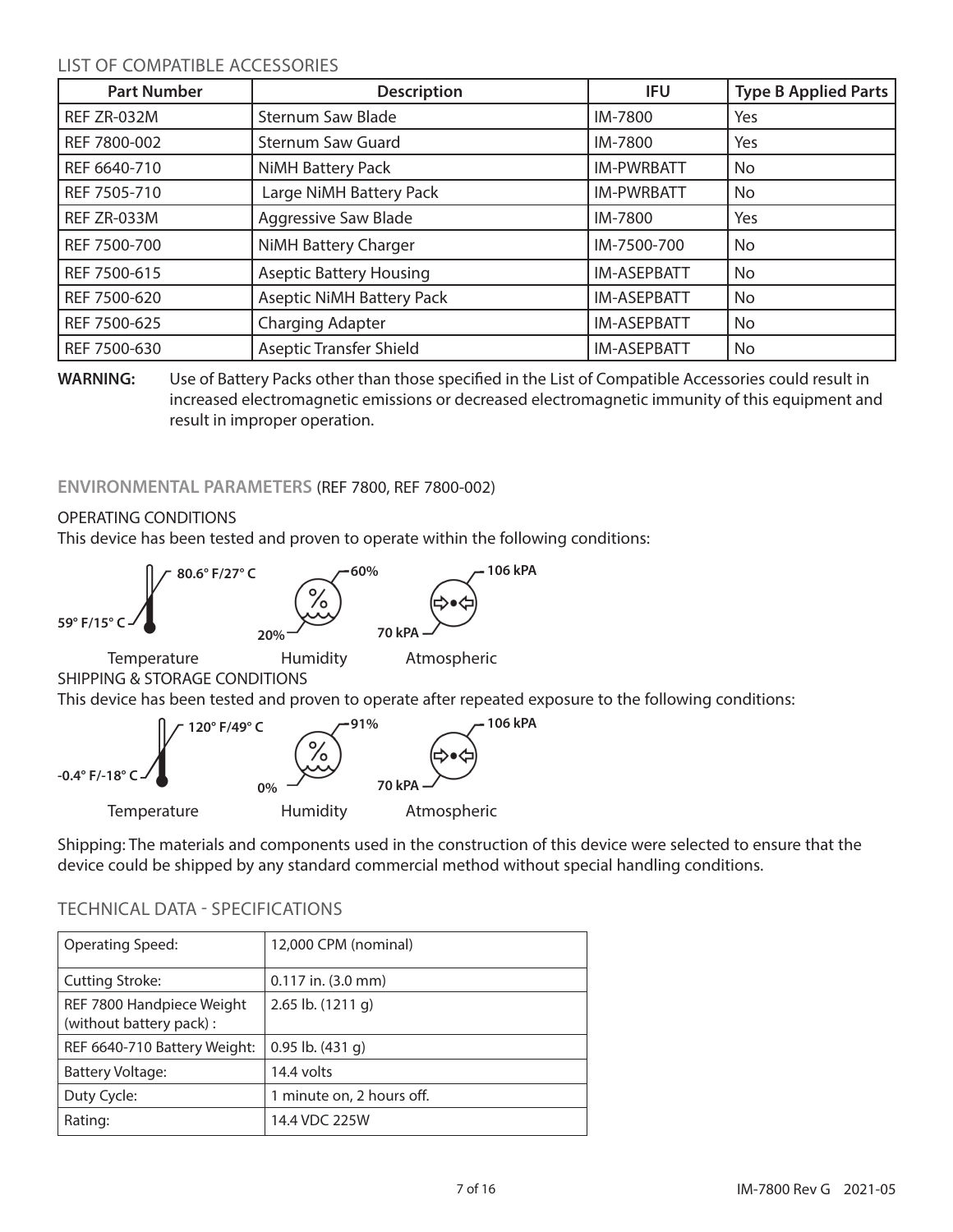## HANDPIECE SAFETY MECHANISMS



**Trigger in Upright - "ON" Position**



**Trigger in "OFF" Position** (Trigger can be turned in either direction to be turned "OFF")

## **REF 7800-002 STERNUM GUARD**

The REF 7800 Battery Sternum Saw requires the use of the included REF 7800-002. The guard can be attached to the handpiece in either a superior or inferior position, depending on the position at which the blade was loaded.



#### INSTRUMENT COMPONENTS

|                                                            | <b>Features &amp; Descriptions</b>                                                                                                                                                                                                                                                                                                                                                                                                                                                                                                                                                                                                                                                                                                                                                                                                                                                                                                                                                                                                                                                |
|------------------------------------------------------------|-----------------------------------------------------------------------------------------------------------------------------------------------------------------------------------------------------------------------------------------------------------------------------------------------------------------------------------------------------------------------------------------------------------------------------------------------------------------------------------------------------------------------------------------------------------------------------------------------------------------------------------------------------------------------------------------------------------------------------------------------------------------------------------------------------------------------------------------------------------------------------------------------------------------------------------------------------------------------------------------------------------------------------------------------------------------------------------|
| <b>STERNUM SAW</b><br><b>MICROAIRE</b><br>$\left[3\right)$ | 1. Blade Locking Collet<br>Insert the REF ZR-032M or ZR-033M Sternum Saw<br>Blade into the blade locking collet by turning the<br>collet in the direction indicated by the arrow, and then<br>inserting the blade.<br>2. Sternum Guard Lock / Release Button<br>Depress this button to lock or release the<br>REF 7800-002 Sternum Guard from the handpiece.<br>3. Trigger / Safety Lock<br>The REF 7800 Battery Sternum Saw operates at<br>variable speeds and is controlled by depressing the<br>trigger. The instrument is in the OFF position when the<br>trigger is not depressed. As the trigger is depressed<br>the speed increases from 0% - 100%. The trigger<br>also serves as the safety lock for the handpiece (see<br>previous page). After loading the saw blade and<br>attaching the sternum guard and battery, fully depress<br>the trigger and release one time before use.<br>4. Battery Release Button<br>Depress this button to remove a battery/power pack<br>from the handpiece. This button does not need to be<br>depressed to load a battery/power pack. |

## ACCESSORY ATTACHMENT

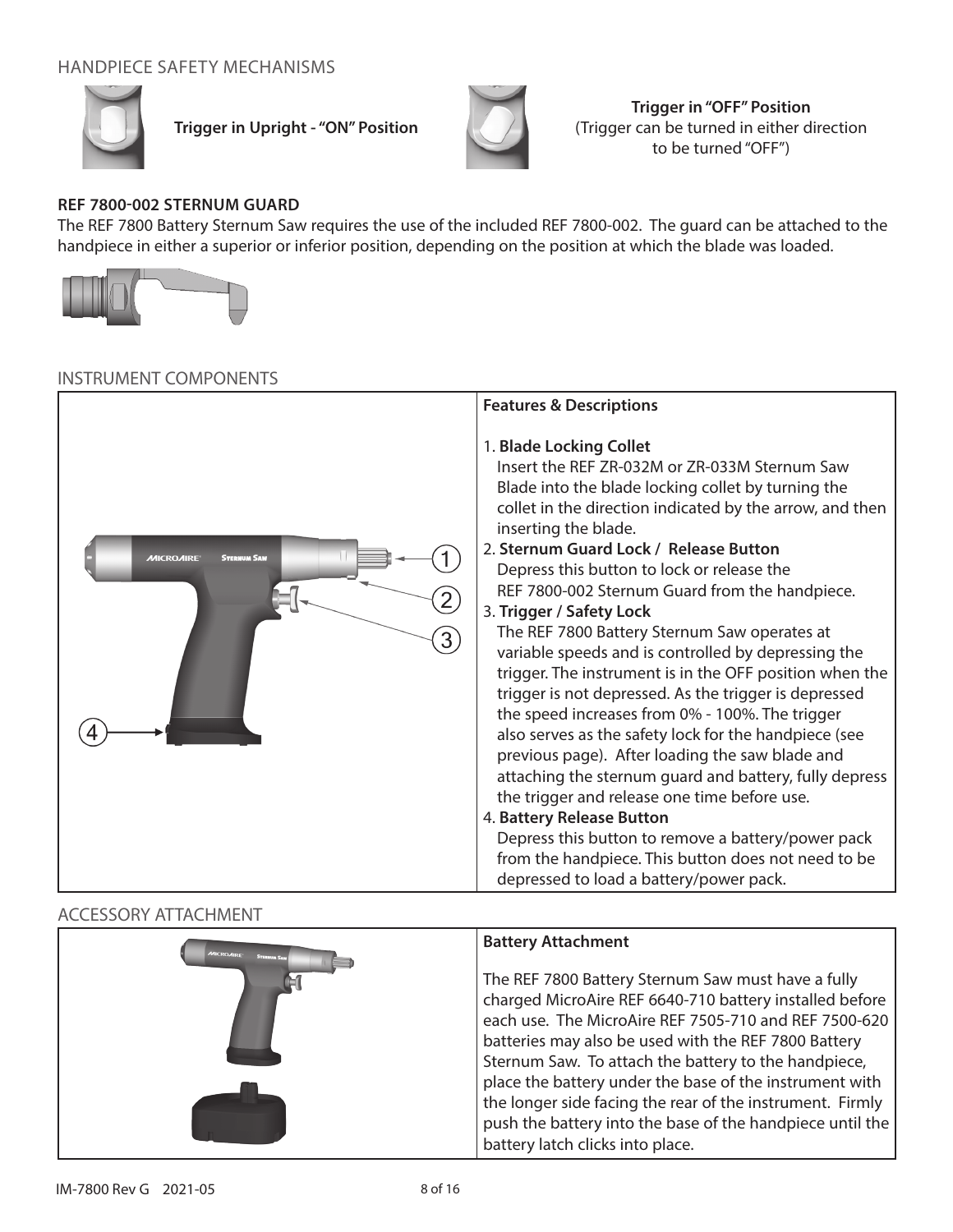

### INSTRUMENT SETUP

- **CAUTION:** Disconnect battery from handpiece before loading or unloading the saw blade.
- **CAUTION:** Battery pack should not be left attached to the handpiece when not in use. This could result in accelerated battery drain.

#### **To insert the** REF **ZR-032M or ZR-033M saw blade into the sternum saw handpiece:**

- 1. Make sure the handpiece trigger is set to the "OFF" position and the safety is "ON" by turning the trigger to one side.
- 2. If installed, remove the sternum guard from the handpiece by depressing the release button located on the underside of the sternum guard collet.
- 3. Twist the blade locking collet into the open position by rotating in the direction of the arrows.
- 4. While holding the blade locking collet in the open position, insert a MicroAire REF ZR-032M or REF ZR-033M saw blade until it is fully seated. The blade may be inserted in the inferior or superior position.
- 5. Release the blade locking collet; it should automatically spring back into the lock position.

#### **To install the** REF **7800-002 Sternum Guard on the sternum saw:**

- 1. Make sure the handpiece trigger is set to the "OFF" position and the safety is "ON" by turning the trigger to one side.
- 2. Make sure that the MicroAire REF ZR-032M or REF ZR-033M sternum saw blade is securely installed.
- 3. Push the sternum guard into the blade/guard collet, over the installed saw blade. The sternum guard may be inserted more easily by depressing the sternum guard lock button as the sternum guard is installed on the handpiece. Make sure that the sternum guard is aligned with the saw blade teeth facing away from the sternum guard. The sternum guard must be completely locked into place prior to use. Use the alignment arrows to make sure the sternum guard is properly aligned with the handpiece.
- **CAUTION:** Make sure the tip of the sternum saw blade is inside the foot of the sternum guard and does not strike any part of the sternum guard. Improper alignment of the sternum guard with the saw blade can cause damage to the sternum saw or saw blade.

Test run the assembled handpiece for a few seconds to make sure that the blade and sternum guard are properly aligned and secure.

- 1. Move the safety lock to the "OFF" position by turning the trigger back into the vertical position.
- 2. Run the handpiece by fully depressing the trigger.
- **WARNING:** Always point the handpiece away from the patient and surgical team when testing.
- **WARNING:** If the handpiece will not securely hold the saw blade or sternum guard, discontinue use and return the instrument to the factory for service.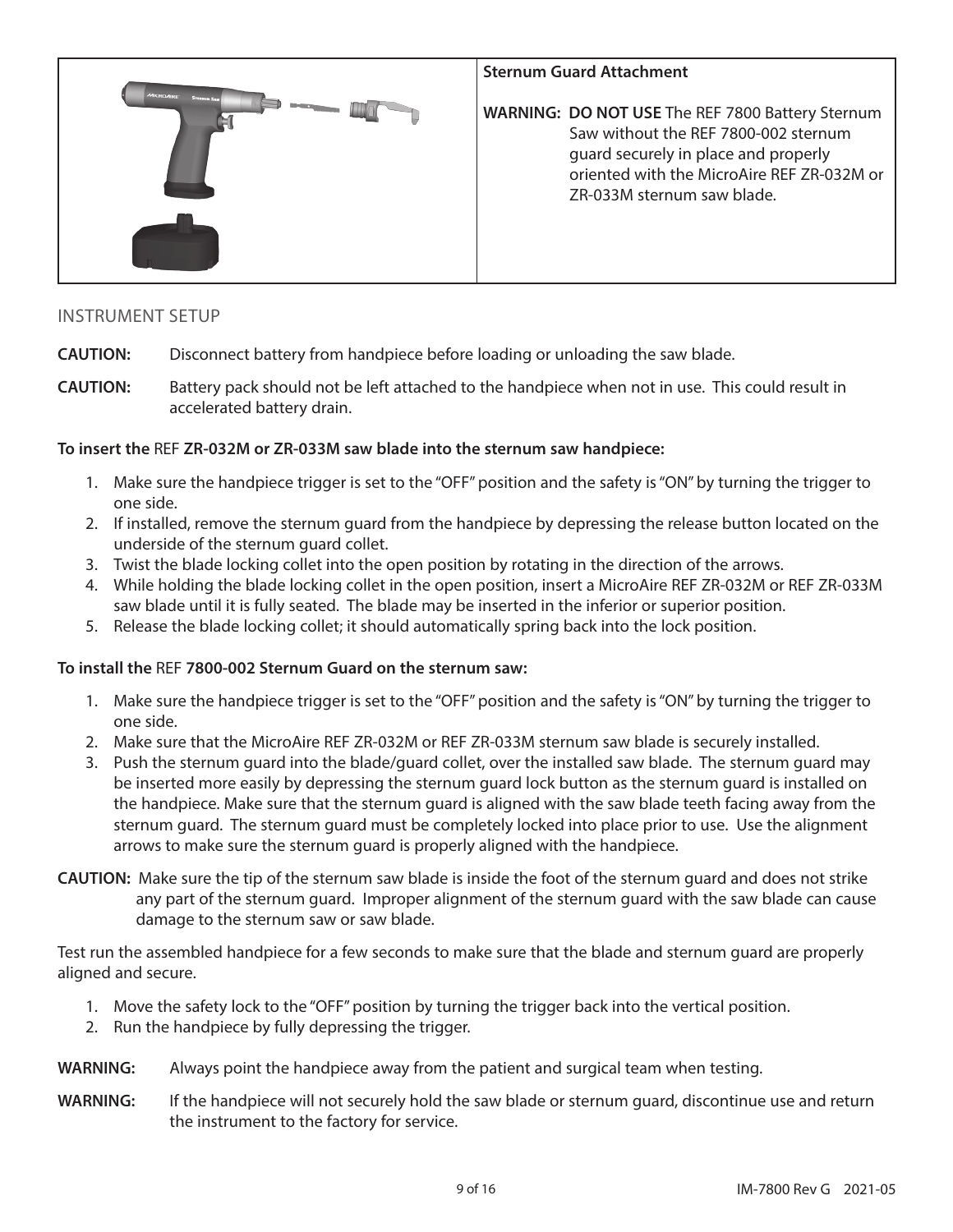- **WARNING:** Check Safety Lock and Trigger before operating the handpiece. If the trigger should stick in the depressed "ON" position, do not use the handpiece. Immediately remove the battery. Return the instrument to the factory for service. Always use the Safety Lock when the instrument is not running.
- **WARNING:** Check that the battery is fully seated and locked.
- **WARNING:** Disconnect battery in the event of continuous running.

#### TROUBLESHOOTING

- 1. Blade will not load into collet:
	- a. Make sure that the blade is the MicroAire REF ZR-032M or REF ZR-033M.
	- b. Mare sure the blade locking collet is fully turned in the direction indicated by the arrow on the collet.
	- c. Attempt to load a different REF ZR-032M or REF ZR-033M blade into the collet. If the second blade cannot be loaded into the collet, return the handpiece for service.
- 2. Sternum Guard will not lock into handpiece:
	- a. Make sure that the sternum guard is the MicroAire REF 7800-002.
	- b. Make sure the arrows on the handpiece and guard are aligned properly, and the Guard Lock/Release Button is depressed when attempting to insert the sternum guard.
	- c. Attempt to load a different REF 7800-002 sternum guard into the collet. If the second guard cannot be loaded into the collet, return the handpiece for service.
- 3. Trigger cannot be depressed:
	- a. Make sure the trigger is turned to the upright "ON" position (refer to page 6).
	- b. Make sure the instrument was properly cleaned and sterilized.
	- c. If trigger cannot be depressed, return to factory for service.
	- d. DO NOT OIL the handpiece or trigger, as this could damage the instrument.
- 4. Handpiece does not run when trigger is depressed:
	- a. Make sure you have a fully charged MicroAire Battery Pack properly seated in the handpiece base.
	- b. Try a different, fully charged battery pack in the handpiece. If the handpiece still does not operate when the trigger is depressed, return the handpiece for service.
- 5. Battery does not seat properly in handpiece:
	- a. Make sure you are using an approved MicroAire battery/power pack (part numbers listed on page 5).
	- b. Make sure the longer side of the battery pack is facing the rear of the instrument as shown on page 6.
	- c. Attempt to insert another battery pack. If second battery pack will seat properly, return the first battery for inspection. If the second battery pack does not seat properly, return the handpiece and batteries for service.
	- d. Make sure the connector pins in the handpiece battery receptacle are not bent. If the pins are bent, return the handpiece for service. **DO NOT** attempt to bend the pins back into place.
- 6. Handpiece runs slowly:
	- a. Make sure you have a fully charged MicroAire Battery Pack properly seated in the handpiece base.
	- b. Try a different, fully charged battery pack in the handpiece. If the handpiece still runs slowly when the trigger is depressed, return the handpiece for service.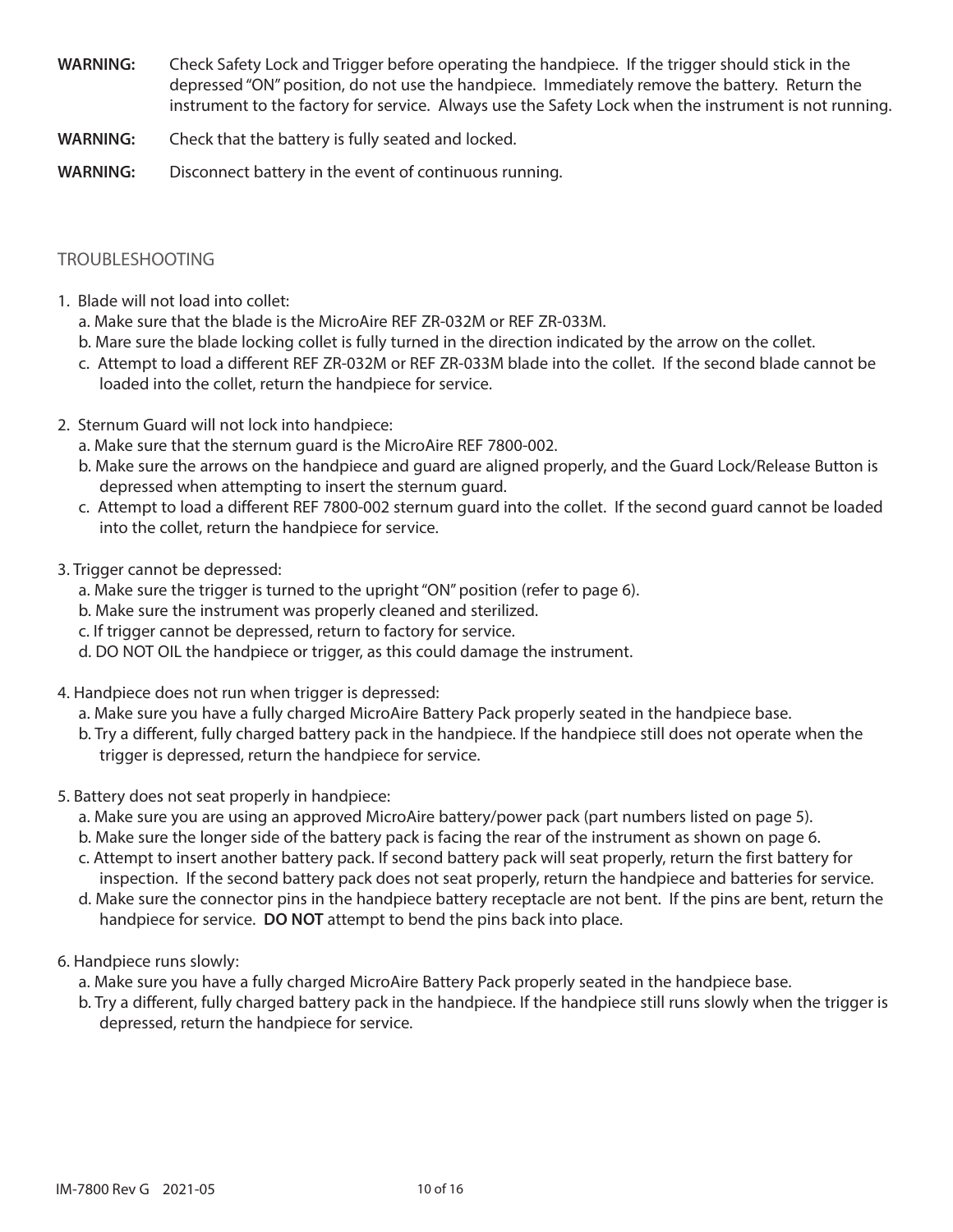## ROUTINE CLEANING/DECONTAMINATION

## 7800 INSTRUMENT CLEANING INSTRUCTIONS

1.Remove the battery, sternum guard, and sternum saw blade from the handpiece.

- 2.Scrub the handpiece, sternum guard, and batteries using warm water, a soft brush, and mild detergent. Scrub the handpiece with the brush, paying close attention to the instrument crevices. Take care to keep the instrument as upright as possible to restrict water from flowing into the battery cavity and contacts of the battery.
- 3. Rinse all items thoroughly under running water, again paying close attention to the battery cavity by keeping the instrument as upright as possible. Dry the instrument and accessories with a lint-free towel.

INSTRUMENT STERILIZATION INSTRUCTIONS [see separate Battery Sterilization Instructions in IM-PWRBATT]

MicroAire surgical instruments are normally sterilized using steam autoclaves by either gravity discharge, or prevacuum sterilization. The following sterilization processes have been validated based on AAMI Protocols. The exposure times and temperatures are the minimum validated requirements to ensure sterility.

**CAUTION:** Disconnect sternum guard, battery, and saw blade prior to sterilization. Batteries must be sterilized separate from the handpiece and sternum guard.

HANDPIECE AND STERNUM GUARD – WRAPPED OR UNWRAPPED

#### **1. Steam Sterilization**

*Steam sterilize using one of the following cycles:*

| <b>Sterilization Cycle</b>          | Instrument                | Minimum Time & Temp                                                      | <b>Min Heated Dry time</b> |
|-------------------------------------|---------------------------|--------------------------------------------------------------------------|----------------------------|
| Dynamic Air Removal<br>(Pre-vacuum) | Single Instrument         | 3 minute full cycle @<br>$134 - 137^{\circ}C (273 - 279^{\circ}F)$       | 8 minutes                  |
|                                     |                           | 4 minute full cycle @<br>$132 - 135^{\circ}$ C (270 - 275 $^{\circ}$ F)  | 8 minutes                  |
|                                     | <b>Sterilization Tray</b> | 3 minute full cycle @<br>$134 - 137^{\circ}C (273 - 279^{\circ}F)$       | 10 minutes                 |
|                                     |                           | 4 minute full cycle @<br>$132 - 135^{\circ}$ C (270 - 275 $^{\circ}$ F)  | 10 minutes                 |
| <b>Gravity Displacement</b>         | Single Instrument         | 30 minute full cycle @<br>$132 - 135^{\circ}$ C (270 - 275 $^{\circ}$ F) | 8 minutes                  |
|                                     | <b>Sterilization Tray</b> | 45 minute full cycle @<br>$132 - 135^{\circ}$ C (270 – 275°F)            | 20 minutes                 |

**CAUTION: DO NOT** run instruments while warm. Cool by exposure to room temperature.

**CAUTION: DO NOT** immerse in liquid to cool.

#### **2.Flash sterilization**

Flash sterilization is not recommended for powered surgical instruments. The REF 7800 Sternum Saw has not been validated for flash sterilization.

#### **3.Ethylene Oxide Sterilization.**

Ethylene oxide is NOT recommended for powered surgical instruments because lengthy aeration time is needed to assure that no ethylene oxide is left in the internal mechanisms or on the surface of the instrument.

#### **4.Peracetic Acid**

**DO NOT** process powered surgical instruments in equipment that uses peracetic acid as a liquid sterilant.

#### **Disposal**

Follow federal, state and local ordinances governing the proper disposal of medical equipment.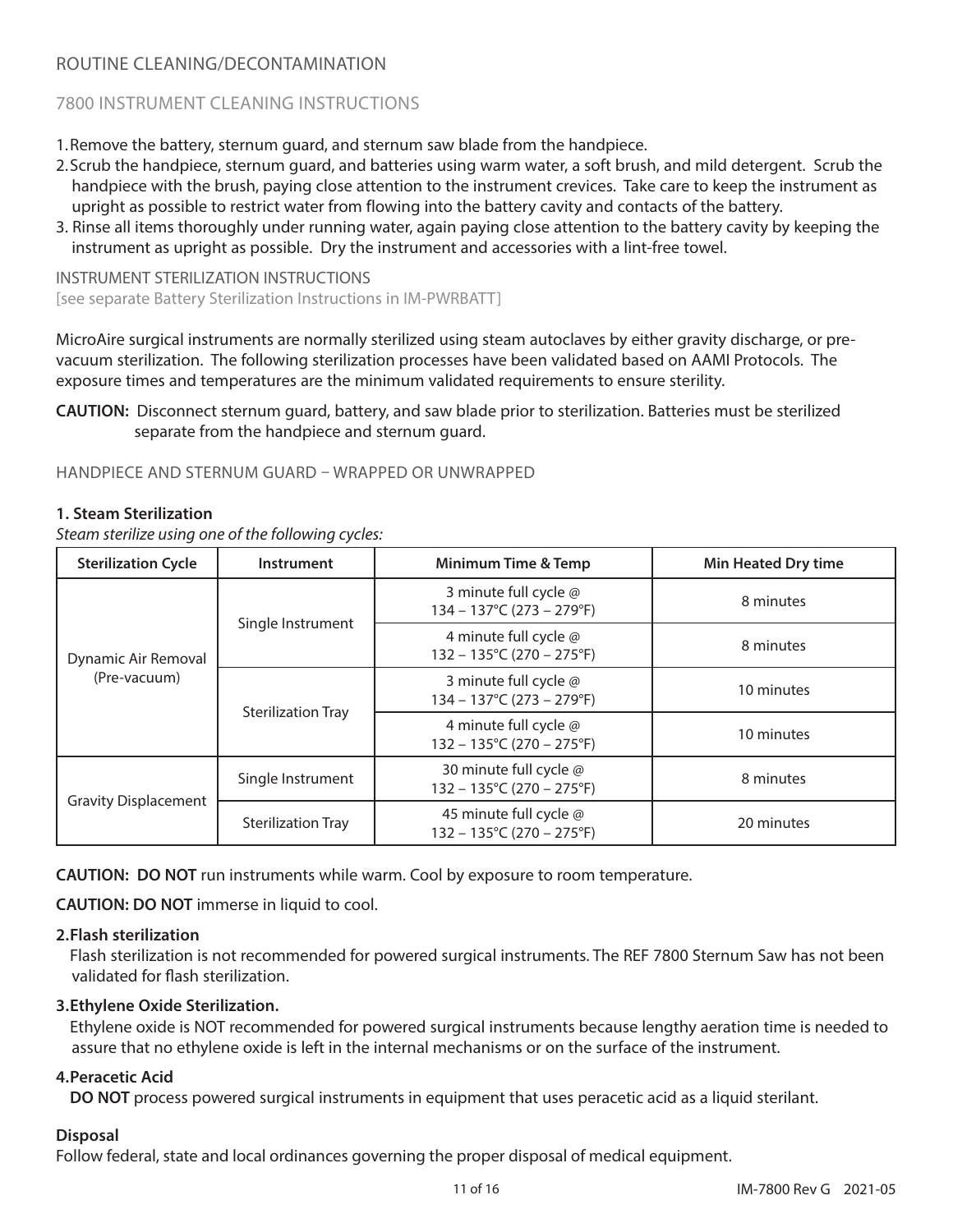Periodic inspection and service is essential to keep MicroAire instruments running properly.

#### IN HOSPITAL SERVICE

All MicroAire equipment should be inspected and tested periodically in accordance with the facility's bioengineering policy.

**CAUTION:** Repairs or alterations to MicroAire products made by anyone other than MicroAire or an Authorized MicroAire Repair Facility will void that product's warranty, and the customer will be responsible for any costs related to returning the product to working condition

## MICROAIRE REPAIR SERVICE

If a problem with your equipment should arise, contact MicroAire Customer Service Department:

| Telephone:                | $I$ Fax:     | Email:                |
|---------------------------|--------------|-----------------------|
| USA: 800-722-0822         | 800-438-6309 | inquiry@microaire.com |
| Outside USA: 434-975-8000 | 434-975-4134 | intlsvc@microaire.com |

**NOTE:** Mailing address is located on back cover.

#### PERIODIC INSPECTION

Because of the stressful nature of surgical use, decontamination, and sterilization, we recommend that all instruments be returned for routine inspection and service at least once a year. There is no charge for service during the warranty period.

#### 7800 BATTERY STERNUM SAW & ACCESSORY WARRANTY

MicroAire Surgical Instruments, LLC warrants its REF 7800 Battery Sternum Saw and the REF 7800-002 Sternum Guard to be free from defects in material and workmanship for a period of 1 year from the original purchase date by the end customer. The warranty is limited to the repair or replacement of the product without charge.

This warranty is void in the event of abuse, misuse, or use in other than normal surgical environment, or in the event disassembly, alteration, or repair of the product not authorized by the manufacturer, or in the event that the product has not been used in compliance with the written instructions furnished by the Manufacturer.

All other expressed or implied warranties of fitness and merchantability are excluded here from, and manufacturer shall have no liability of any kind for incidental or consequential damages.

#### EXTENDED WARRANTY / SERVICE AGREEMENT

Extended warranties and service agreements are available on MicroAire power equipment. Extended warranties may be purchased while the equipment is covered by the original warranty. If the equipment is out of warranty, it must first be restored, if necessary, to full serviceable condition before being eligible for a service agreement.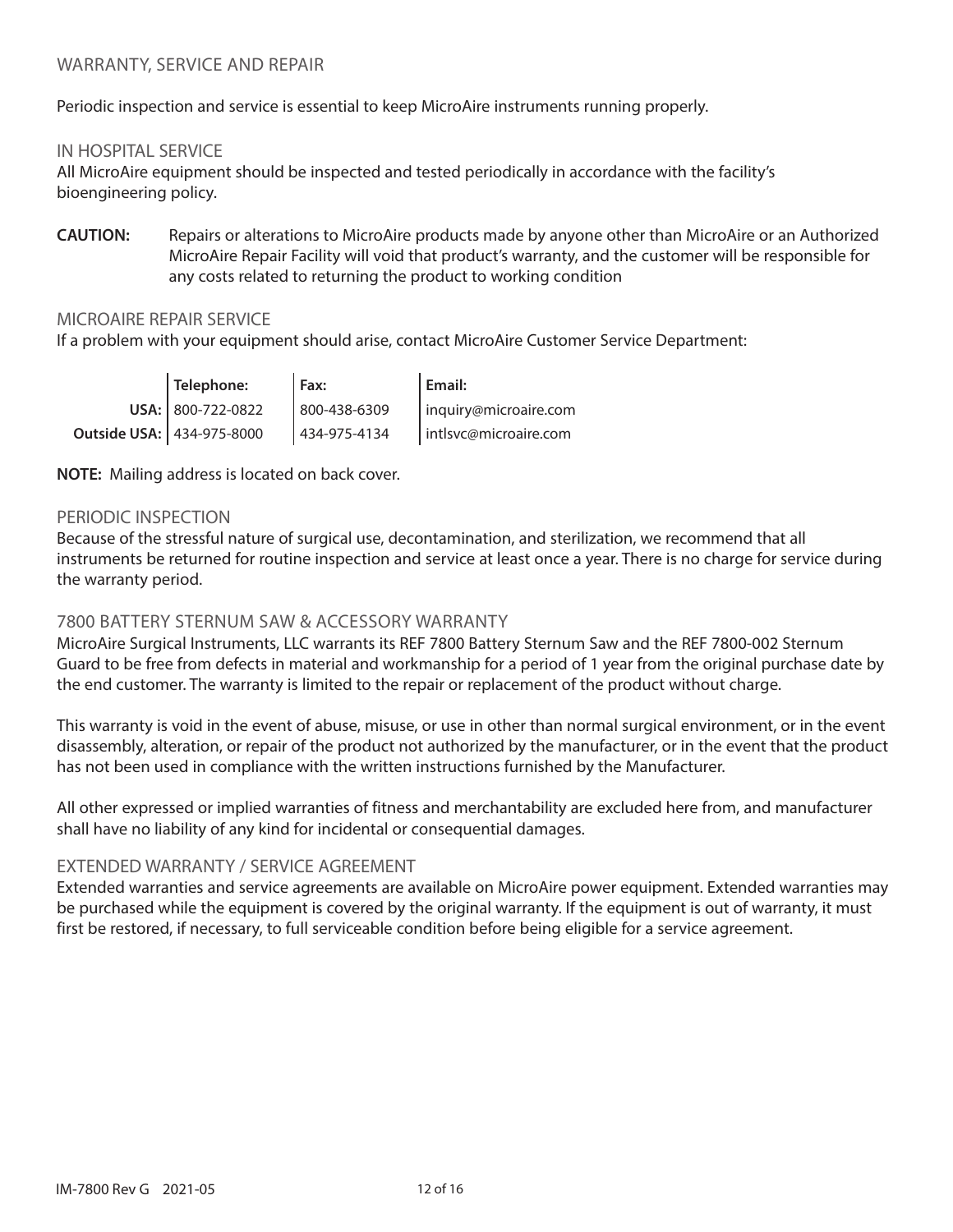## BATTERY INSTRUCTIONS

#### **Battery Charging**

See separate operating instructions provided with the MicroAire UL Classified Battery Charger (REF 7500-700).

#### **Battery Installation**

The REF 7800 Battery Sternum Saw handpiece must have a fully charged MicroAire battery pack (REF 6640-710, REF 7505-710 or Aseptic Battery) installed before use. To attach the battery to the handpiece, place the battery under the base of the instrument with the longer side facing the rear of the instrument. Firmly push the battery into the base of the handpiece until the battery latch clicks into place.

#### **Aseptic Battery**

The REF 7800 Battery Sternum Saw is designed to operate using the MicroAire Aseptic Battery. The Aseptic Battery uses a non-sterile battery pack REF 7500-620 that is placed in a sterilized System housing REF 7500-615 with locking door, and removes the need to steam sterilize battery packs. See separate instructions provided with the REF 7500-6XX Aseptic Battery System.

**CAUTION:** Leaving a battery pack attached to a handpiece when not in use may accelerate battery drain.

#### MICROAIRE BATTERY WARRANTY

MicroAire Surgical Instruments warrants the REF 7505-710 Large Battery Pack and REF 6640-710 Small Battery Pack to be free from defects in material and workmanship for a period of one (1) year from the original purchase date by the end customer. MicroAire warrants the REF 7500-620 Aesptic Battery to be free from defects and workmanship in their manufacture for a period of ninety (90) days from the original purchase date by the end customer. The warranty is limited to the repair or replacement of the product without charge.

This warranty is void in the event of abuse, misuse, or use in other than normal surgical environment, or in the event disassembly, alteration, or repair of the product not authorized by the manufacturer, or in the event that the product has not been used in compliance with the written instructions furnished by the Manufacturer.

All other expressed or implied warranties of fitness and merchantability are excluded here from, and manufacturer shall have no liability of any kind for incidental or consequential damages.

Extended warranties and/or service agreements are not available on MicroAire batteries.

| Part Number               |                              | 7505<br><b>Drill Reamer</b><br>Battery\Electric | 7506<br><b>Oscillating Saw</b><br>Battery\Electric | 7507<br><b>Reciprocating Saw</b><br>Battery\Electric |
|---------------------------|------------------------------|-------------------------------------------------|----------------------------------------------------|------------------------------------------------------|
| Power Output              | kW-KiloWatts                 | 0.0135                                          | 0.13                                               | 0.13                                                 |
|                           | $a_{hv}$ (m/s <sup>2</sup> ) | 4.1                                             | 4.1                                                | 4.1                                                  |
| <b>Vibration Exposure</b> | Uncertainty<br>$K(m/s^2)$    | 1.5                                             | 1.5                                                | 1.5                                                  |
|                           | $LPA$ (db(A))                | 84                                              | 84                                                 | 84                                                   |
| Noise Emission<br>Value   | $LC,peak$ (db(C))            |                                                 |                                                    |                                                      |
|                           | $LWA$ (dbA))                 | 100                                             | 100                                                | 100                                                  |
| Mass                      | Weight (kg)                  | 1.04                                            | 1.19                                               | 1.16                                                 |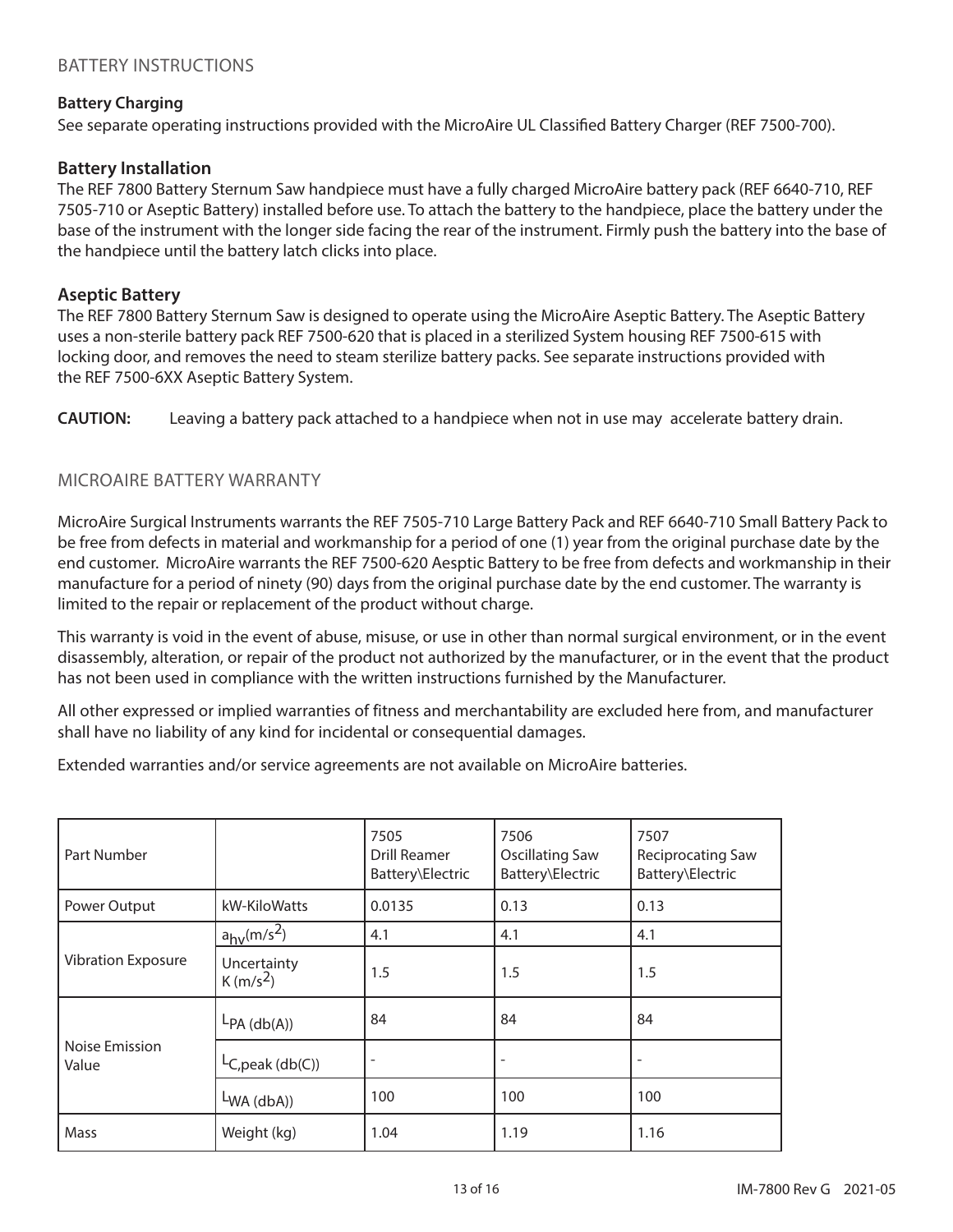## **ELECTROMAGNETIC COMPATIBILITY**

**NOTE:** The 7800 Sternum Saw is suitable for use in hospitals and surgery centers. These systems should not be used near Magnetic Resonance Imaging equipment.

| <b>EMC Test &amp; Standard</b>                                                                   | <b>Test Levels / Limits</b>                                                                                                                                                                                                                                                                                | Compliance                                                           |
|--------------------------------------------------------------------------------------------------|------------------------------------------------------------------------------------------------------------------------------------------------------------------------------------------------------------------------------------------------------------------------------------------------------------|----------------------------------------------------------------------|
| Mains terminal disturbance voltage<br>(conducted emissions): CISPR 11                            | Not Applicable for Battery Powered<br>Equipment                                                                                                                                                                                                                                                            | Not Applicable                                                       |
| Electromagnetic radiation disturbance<br>(radiated emissions): CISPR 11                          | CISPR 11 Class A                                                                                                                                                                                                                                                                                           | Complies with Class A Limits                                         |
| Harmonic distortion: IEC 61000-3-2                                                               | Not Applicable for Battery Powered<br>Equipment                                                                                                                                                                                                                                                            | Not Applicable                                                       |
| Voltage fluctuations and flicker: IEC<br>61000-3-3                                               | Not Applicable for Battery Powered<br>Equipment                                                                                                                                                                                                                                                            | Not Applicable                                                       |
| Electrostatic discharge immunity:<br>IEC 61000-4-2                                               | Discharge Level (kV)<br>Contact - Direct: $+/-8$<br>Contact - Indirect: +/-8<br>$+/- 2, 4, 8, 15$<br>Air                                                                                                                                                                                                   | Complies Per Note*<br>Complies Per Note*<br>Complies Per Note*       |
| Radiated RF electromagnetic field<br>immunity: IEC 61000-4-3                                     | 3V/m<br>80MHz to 2700 MHz<br>80% AM at 1 KHz                                                                                                                                                                                                                                                               | Complies Per Note*                                                   |
| Immunity to proximity fields from RF<br>wireless communications equipment:<br>IEC 61000-4-3      | IEC 60601-1-2 Table 9                                                                                                                                                                                                                                                                                      | Complies Per Note*                                                   |
| Immunity to High Frequency Surgical<br>Equipment:<br>IEC 60601-2-2                               | Tested for immunity to modern<br>(non-spark gap) HF Surgical<br>Equipment per the guidelines of<br>IEC60601-2-2:2017 Annex BB.<br>Cut Mode at 150 Watts:<br>Coagulate Mode at 70 Watts:<br>The HF Surgical generator was<br>in operation as part of the EM<br>environment for all other immunity<br>tests. | Complies Per Note*<br>Complies Per Note*<br>See Other Immunity Tests |
| Electrical fast transient/burst immunity<br>$-$ IEC 61000-4-4<br>AC mains:<br>I/O SIP/SOP Ports: | Not Applicable for Battery Powered<br>Equipment<br>Series 7000 Instruments<br>have no I/O SIP/SOP Ports                                                                                                                                                                                                    | Not Applicable<br>Not Applicable                                     |
| Surge Immunity: IEC 61000-4-5<br><b>Input Power Ports</b><br>(Line to Line)<br>(Line to Earth)   | Not Applicable for Battery Powered<br>Equipment                                                                                                                                                                                                                                                            | Not Applicable                                                       |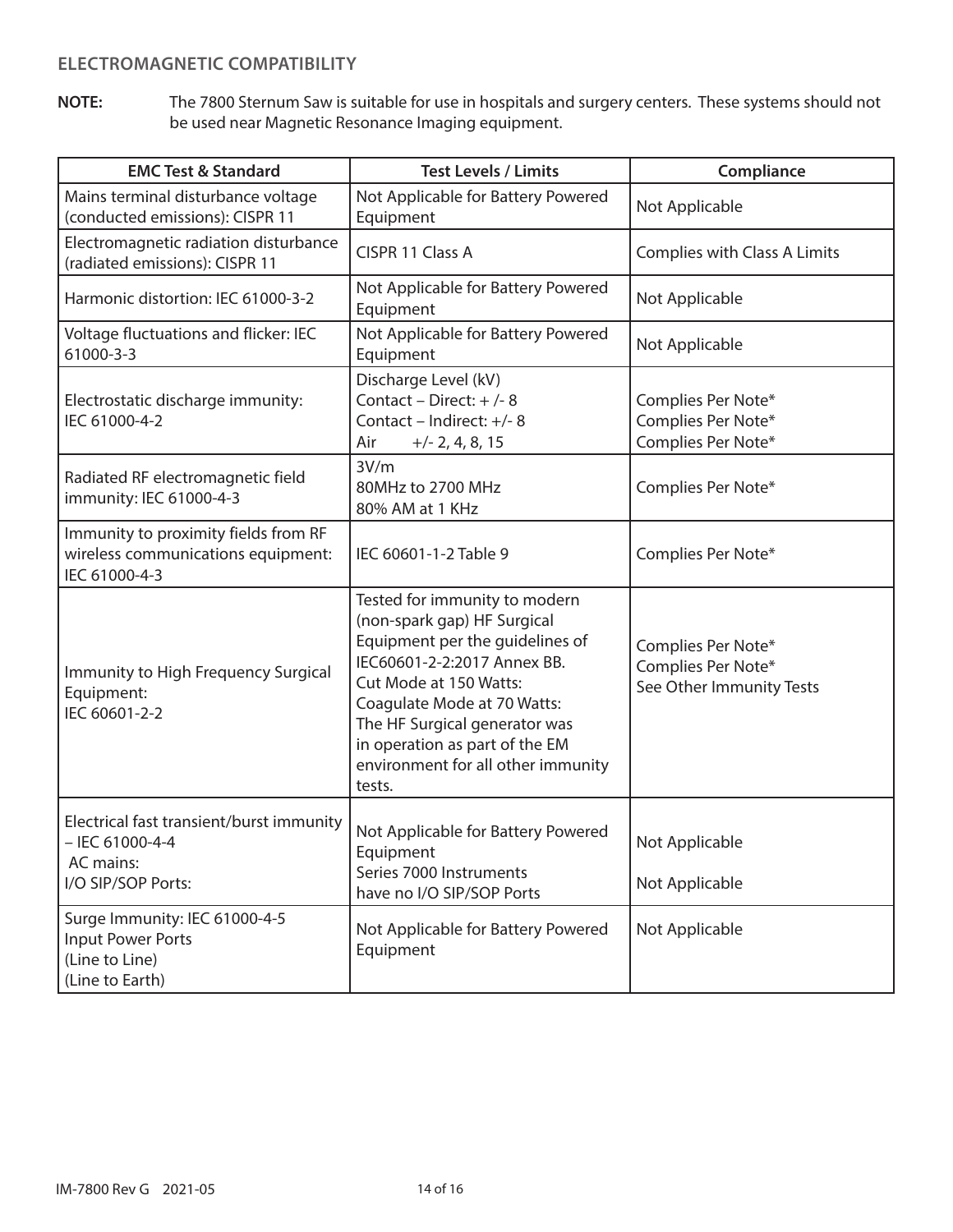**ELECTROMAGNETIC COMPATIBILITY**

| <b>EMC Test &amp; Standard</b>                                                                                                                                           | <b>Test Levels / Limits</b>                     | Compliance         |
|--------------------------------------------------------------------------------------------------------------------------------------------------------------------------|-------------------------------------------------|--------------------|
| Immunity to conducted disturbances<br>induced by RF fields (conducted RF<br>disturbance immunity) -<br>AC mains: IEC 61000-4-6<br>Patient Connected Ports: IEC 61000-4-6 | Not Applicable for Battery Powered<br>Equipment | Not Applicable     |
| Power Frequency Magnetic Field<br>Immunity: IEC 61000-4-8                                                                                                                | Frequency: 50 Hz or 60 Hz<br>Test Level: 30 A/m | Complies Per Note* |
| Voltage Dips: IEC 61000-4-11                                                                                                                                             | Not Applicable for Battery Powered<br>Equipment | Not Applicable     |
| Voltage Interruptions Immunity: IEC<br>61000-4-11                                                                                                                        | Not Applicable for Battery Powered<br>Equipment | Not Applicable     |

- **NOTE \*:** The 7800 Sternum Saw has no Essential Performance. Compliance with Immunity Testing is defined as a) the instrument will remain functional after the test, and b) the instrument in a standby mode will not run for more than 1 second as a result of the test.
- **WARNING:** Use of the 7800 Sternum Saw adjacent to or stacked with other equipment should be avoided be cause it could result in improper operation. If such use is necessary, the 7800 Sternum Saw and the adjacent equipment should be observed to verify that they are operating normally.
- **WARNING:** Portable RF communications equipment should be used no closer than 30 cm (12 inches) away from any part of the 7800 Sternum Saw. Otherwise degradation of the performance of the 7800 could result.
- **WARNING:** Use of Battery Packs other than those specified in the List of Compatible Accessories could result in increased electromagnetic emissions or decreased electromagnetic immunity of this equipment and result in improper operation.
- **WARNING:** 7800 Sternum Saw has been tested for use in the vicinity of High Frequency Electrosurgical / Electro coagulation equipment. Use of such equipment in close proximity to the 7800 Sternum Saw may cause unintended interruptions or unintended motion of durations up to 1 second. Place the Instrument on a safe surface when not in use. Do not place powered Instruments on the patient when not in use. Avoid entwining HF surgical cables with powered instruments.
- **WARNING:** The following items should be periodically inspected for signs of damage and repaired or replaced as needed to ensure continued safety with regard to electromagnetic disturbances over the life of the system:
	- Check that the Battery Connection base, the rear end cap and the front of the instrument remain securely connected to the main instrument body.
	- Check for damage to the battery pack housings.
- **NOTE:** The emissions characteristics of this product make it suitable for use in industrial areas and hospitals (CISPR 11 Class A). If it is used in a residential environment (for which CISPR 11 Class B is normally required) this equipment might not offer adequate protection to radio frequency communication services. The user might be required to take mitigation measures, such as relocating or re-orienting the equipment.